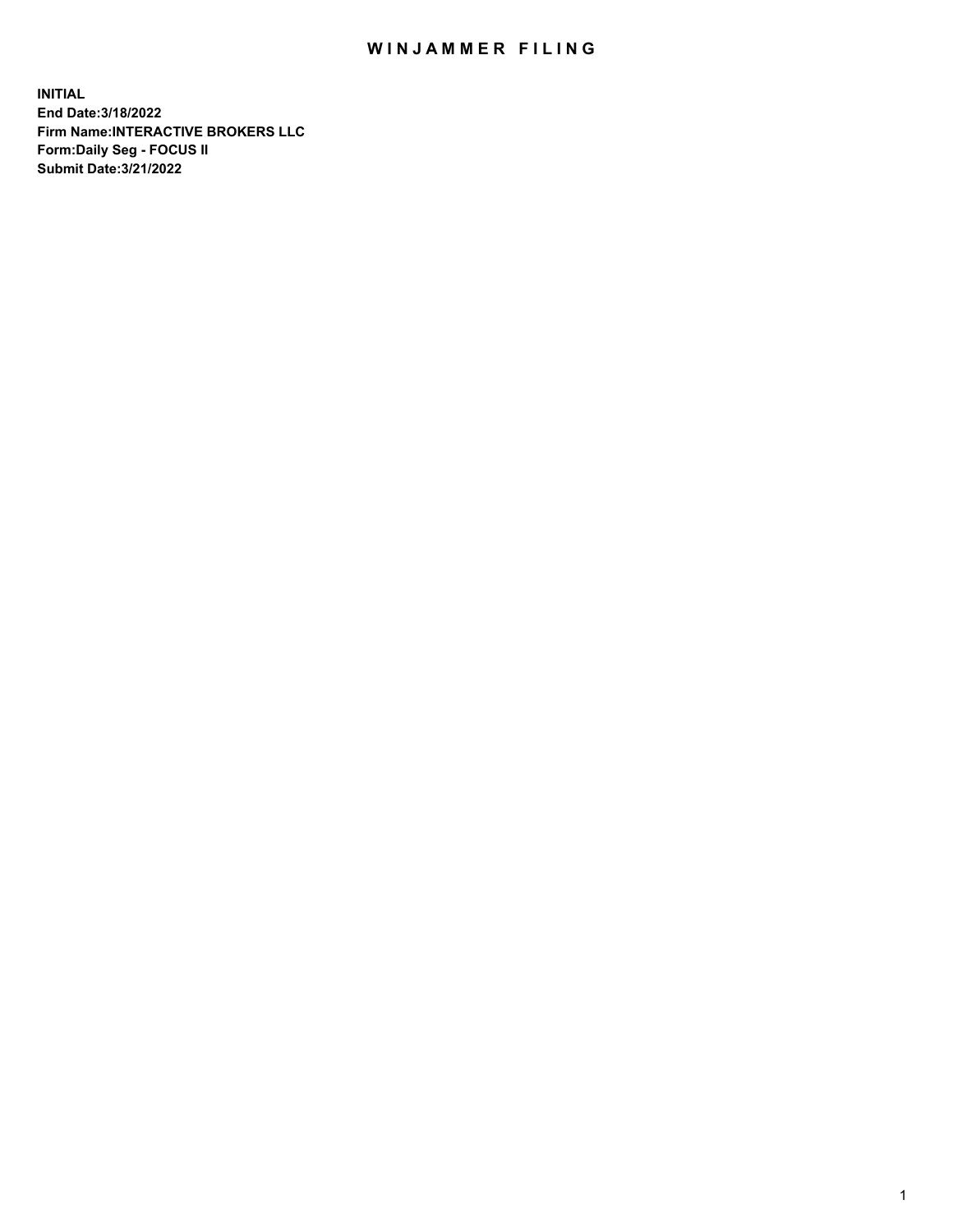**INITIAL End Date:3/18/2022 Firm Name:INTERACTIVE BROKERS LLC Form:Daily Seg - FOCUS II Submit Date:3/21/2022 Daily Segregation - Cover Page**

| Name of Company                                                                                                                                                                                                                                                                                                               | <b>INTERACTIVE BROKERS LLC</b>                                                                  |
|-------------------------------------------------------------------------------------------------------------------------------------------------------------------------------------------------------------------------------------------------------------------------------------------------------------------------------|-------------------------------------------------------------------------------------------------|
| <b>Contact Name</b>                                                                                                                                                                                                                                                                                                           | James Menicucci                                                                                 |
| <b>Contact Phone Number</b>                                                                                                                                                                                                                                                                                                   | 203-618-8085                                                                                    |
| <b>Contact Email Address</b>                                                                                                                                                                                                                                                                                                  | jmenicucci@interactivebrokers.c<br>om                                                           |
| FCM's Customer Segregated Funds Residual Interest Target (choose one):<br>a. Minimum dollar amount: ; or<br>b. Minimum percentage of customer segregated funds required:% ; or<br>c. Dollar amount range between: and; or<br>d. Percentage range of customer segregated funds required between:% and%.                        | $\overline{\mathbf{0}}$<br>$\overline{\mathbf{0}}$<br>155,000,000 245,000,000<br>0 <sub>0</sub> |
| FCM's Customer Secured Amount Funds Residual Interest Target (choose one):<br>a. Minimum dollar amount: ; or<br>b. Minimum percentage of customer secured funds required:% ; or<br>c. Dollar amount range between: and; or<br>d. Percentage range of customer secured funds required between:% and%.                          | <u>0</u><br>$\overline{\mathbf{0}}$<br>80,000,000 120,000,000<br>0 <sub>0</sub>                 |
| FCM's Cleared Swaps Customer Collateral Residual Interest Target (choose one):<br>a. Minimum dollar amount: ; or<br>b. Minimum percentage of cleared swaps customer collateral required:%; or<br>c. Dollar amount range between: and; or<br>d. Percentage range of cleared swaps customer collateral required between:% and%. | $\overline{\mathbf{0}}$<br>$\underline{\mathbf{0}}$<br>$\underline{0}$ $\underline{0}$<br>00    |

Attach supporting documents CH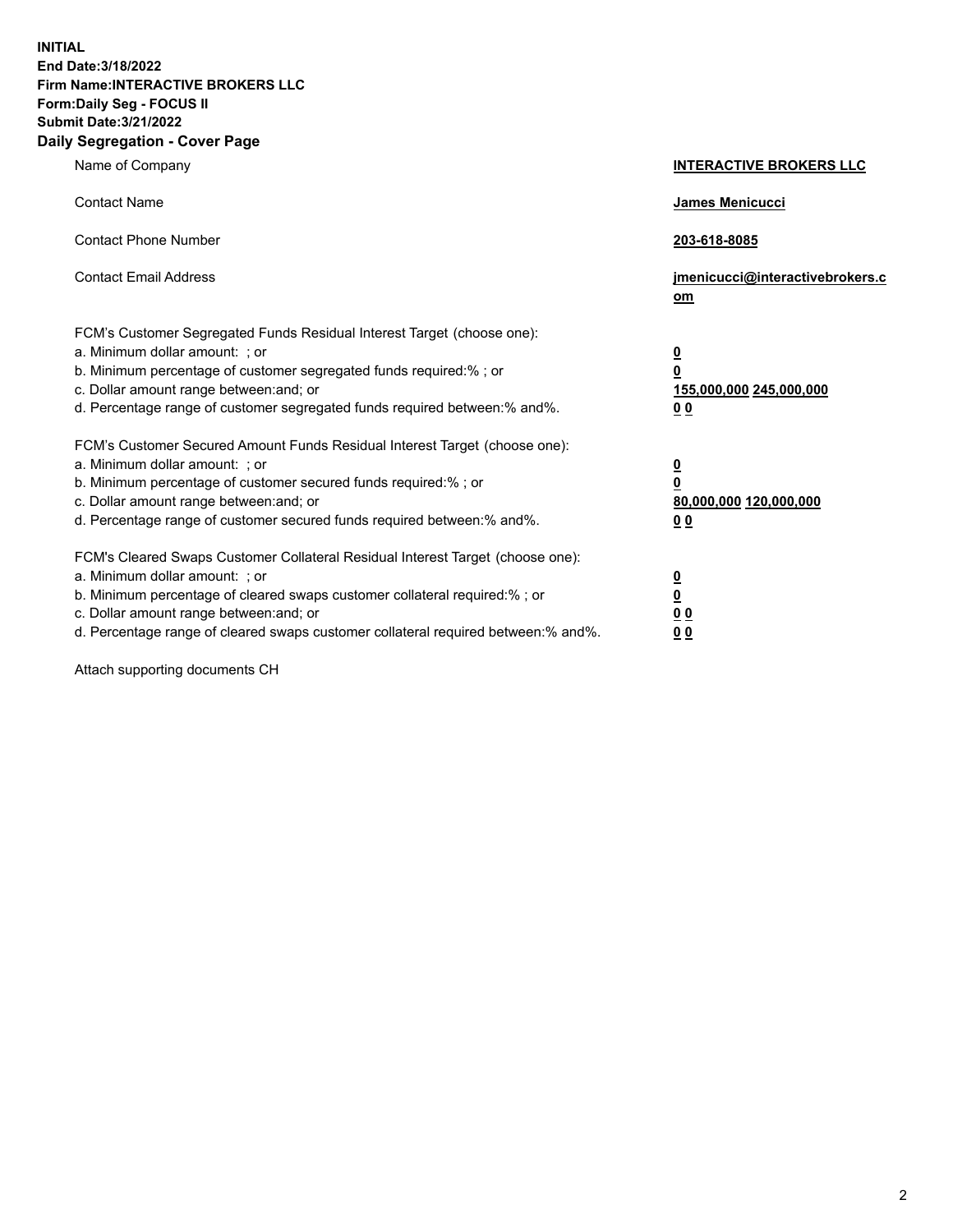**INITIAL End Date:3/18/2022 Firm Name:INTERACTIVE BROKERS LLC Form:Daily Seg - FOCUS II Submit Date:3/21/2022 Daily Segregation - Secured Amounts**

|     | Foreign Futures and Foreign Options Secured Amounts                                         |                                   |
|-----|---------------------------------------------------------------------------------------------|-----------------------------------|
|     | Amount required to be set aside pursuant to law, rule or regulation of a foreign            | $0$ [7305]                        |
|     | government or a rule of a self-regulatory organization authorized thereunder                |                                   |
| 1.  | Net ledger balance - Foreign Futures and Foreign Option Trading - All Customers             |                                   |
|     | A. Cash                                                                                     | 517,576,952 [7315]                |
|     | B. Securities (at market)                                                                   | $0$ [7317]                        |
| 2.  | Net unrealized profit (loss) in open futures contracts traded on a foreign board of trade   | 12,688,433 [7325]                 |
| 3.  | Exchange traded options                                                                     |                                   |
|     | a. Market value of open option contracts purchased on a foreign board of trade              | 107,811 [7335]                    |
|     | b. Market value of open contracts granted (sold) on a foreign board of trade                | -16,544 [7337]                    |
| 4.  | Net equity (deficit) (add lines 1. 2. and 3.)                                               | 530, 356, 652 [7345]              |
| 5.  | Account liquidating to a deficit and account with a debit balances - gross amount           | 3,808 [7351]                      |
|     | Less: amount offset by customer owned securities                                            | 0 [7352] 3,808 [7354]             |
| 6.  | Amount required to be set aside as the secured amount - Net Liquidating Equity              | 530,360,460 [7355]                |
|     | Method (add lines 4 and 5)                                                                  |                                   |
| 7.  | Greater of amount required to be set aside pursuant to foreign jurisdiction (above) or line | 530,360,460 [7360]                |
|     | 6.                                                                                          |                                   |
|     | FUNDS DEPOSITED IN SEPARATE REGULATION 30.7 ACCOUNTS                                        |                                   |
| 1.  | Cash in banks                                                                               |                                   |
|     | A. Banks located in the United States                                                       | 23,964,679 [7500]                 |
|     | B. Other banks qualified under Regulation 30.7                                              | 0 [7520] 23,964,679 [7530]        |
| 2.  | Securities                                                                                  |                                   |
|     | A. In safekeeping with banks located in the United States                                   | 521,518,250 [7540]                |
|     | B. In safekeeping with other banks qualified under Regulation 30.7                          | 0 [7560] 521,518,250 [7570]       |
| 3.  | Equities with registered futures commission merchants                                       |                                   |
|     | A. Cash                                                                                     | $0$ [7580]                        |
|     | <b>B.</b> Securities                                                                        | $0$ [7590]                        |
|     | C. Unrealized gain (loss) on open futures contracts                                         | $0$ [7600]                        |
|     | D. Value of long option contracts                                                           | $0$ [7610]                        |
|     | E. Value of short option contracts                                                          | 0 [7615] 0 [7620]                 |
| 4.  | Amounts held by clearing organizations of foreign boards of trade                           |                                   |
|     | A. Cash                                                                                     | $Q$ [7640]                        |
|     | <b>B.</b> Securities                                                                        | $0$ [7650]                        |
|     | C. Amount due to (from) clearing organization - daily variation                             | $0$ [7660]                        |
|     | D. Value of long option contracts                                                           | $0$ [7670]                        |
|     | E. Value of short option contracts                                                          | 0 [7675] 0 [7680]                 |
| 5.  | Amounts held by members of foreign boards of trade                                          |                                   |
|     | A. Cash                                                                                     | 100,818,777 [7700]                |
|     | <b>B.</b> Securities                                                                        | $0$ [7710]                        |
|     | C. Unrealized gain (loss) on open futures contracts                                         | 9,580,556 [7720]                  |
|     | D. Value of long option contracts                                                           | 107,811 [7730]                    |
|     | E. Value of short option contracts                                                          | -16,544 [7735] 110,490,600 [7740] |
| 6.  | Amounts with other depositories designated by a foreign board of trade                      | 0 [7760]                          |
| 7.  | Segregated funds on hand                                                                    | $0$ [7765]                        |
| 8.  | Total funds in separate section 30.7 accounts                                               | 655,973,529 [7770]                |
| 9.  | Excess (deficiency) Set Aside for Secured Amount (subtract line 7 Secured Statement         | 125,613,069 [7380]                |
|     | Page 1 from Line 8)                                                                         |                                   |
| 10. | Management Target Amount for Excess funds in separate section 30.7 accounts                 | 80,000,000 [7780]                 |
| 11. | Excess (deficiency) funds in separate 30.7 accounts over (under) Management Target          | 45,613,069 [7785]                 |
|     |                                                                                             |                                   |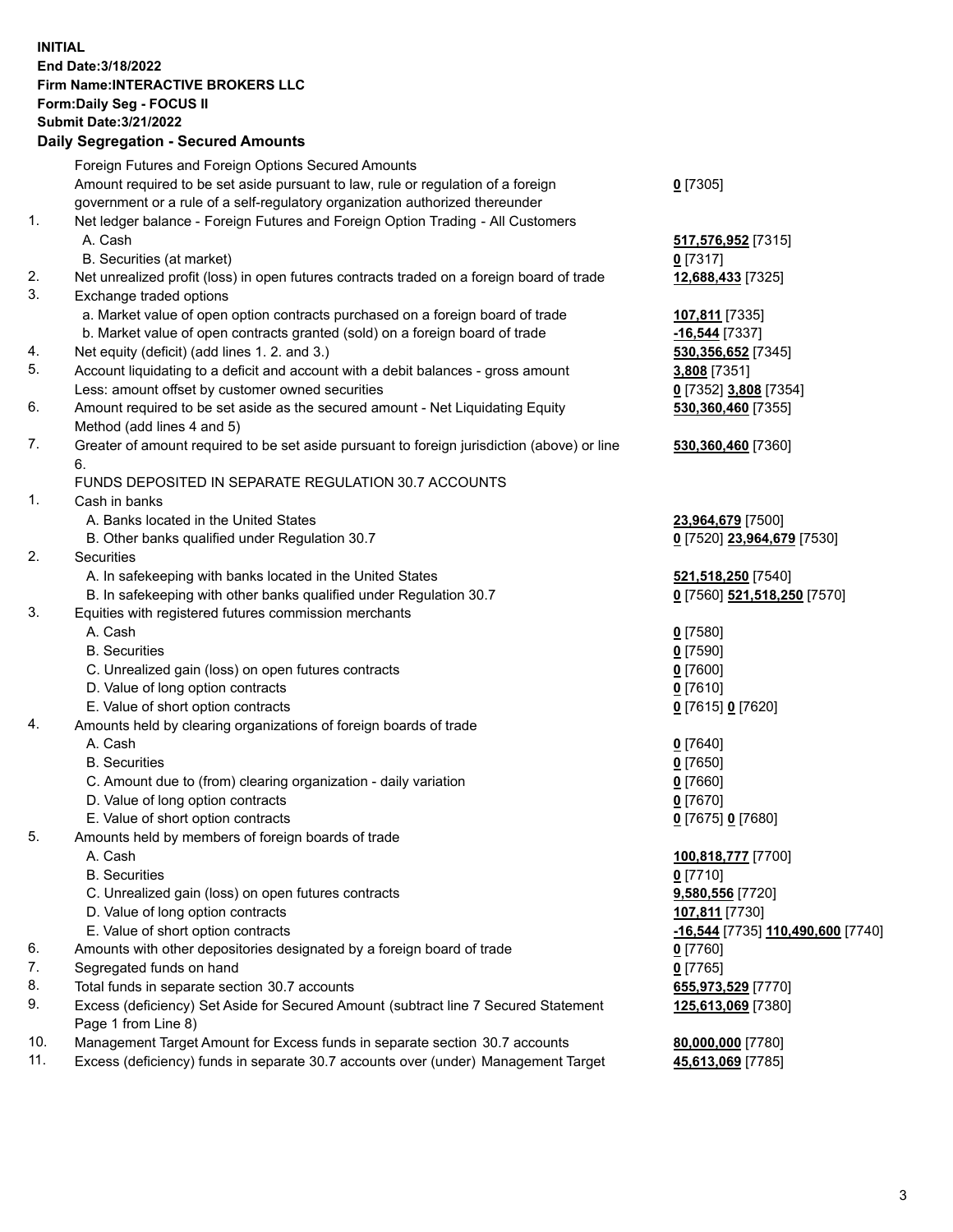**INITIAL End Date:3/18/2022 Firm Name:INTERACTIVE BROKERS LLC Form:Daily Seg - FOCUS II Submit Date:3/21/2022 Daily Segregation - Segregation Statement** SEGREGATION REQUIREMENTS(Section 4d(2) of the CEAct) 1. Net ledger balance A. Cash **8,045,753,465** [7010] B. Securities (at market) **0** [7020] 2. Net unrealized profit (loss) in open futures contracts traded on a contract market **245,368,127** [7030] 3. Exchange traded options A. Add market value of open option contracts purchased on a contract market **791,872,571** [7032] B. Deduct market value of open option contracts granted (sold) on a contract market **-656,356,045** [7033] 4. Net equity (deficit) (add lines 1, 2 and 3) **8,426,638,118** [7040] 5. Accounts liquidating to a deficit and accounts with debit balances - gross amount **1,089,459** [7045] Less: amount offset by customer securities **0** [7047] **1,089,459** [7050] 6. Amount required to be segregated (add lines 4 and 5) **8,427,727,577** [7060] FUNDS IN SEGREGATED ACCOUNTS 7. Deposited in segregated funds bank accounts A. Cash **935,269,747** [7070] B. Securities representing investments of customers' funds (at market) **5,353,418,390** [7080] C. Securities held for particular customers or option customers in lieu of cash (at market) **0** [7090] 8. Margins on deposit with derivatives clearing organizations of contract markets A. Cash **1,278,164,467** [7100] B. Securities representing investments of customers' funds (at market) **1,032,259,317** [7110] C. Securities held for particular customers or option customers in lieu of cash (at market) **0** [7120] 9. Net settlement from (to) derivatives clearing organizations of contract markets **426,712** [7130] 10. Exchange traded options A. Value of open long option contracts **791,872,571** [7132] B. Value of open short option contracts **-656,356,045** [7133] 11. Net equities with other FCMs A. Net liquidating equity **0** [7140] B. Securities representing investments of customers' funds (at market) **0** [7160] C. Securities held for particular customers or option customers in lieu of cash (at market) **0** [7170] 12. Segregated funds on hand **0** [7150] 13. Total amount in segregation (add lines 7 through 12) **8,735,055,159** [7180] 14. Excess (deficiency) funds in segregation (subtract line 6 from line 13) **307,327,582** [7190] 15. Management Target Amount for Excess funds in segregation **155,000,000** [7194] 16. Excess (deficiency) funds in segregation over (under) Management Target Amount Excess **152,327,582** [7198]